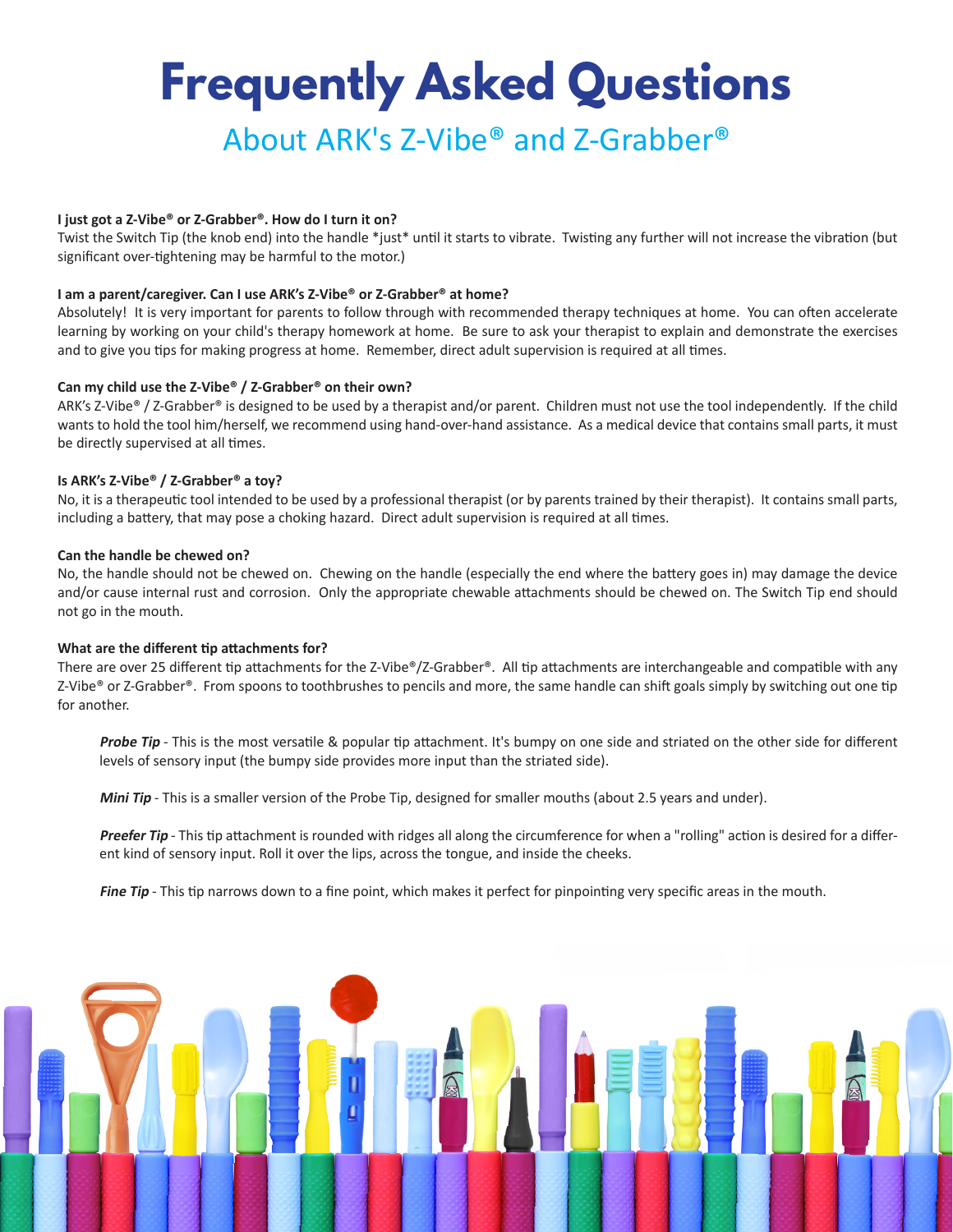**Bite-n-Chew Tip** - These tips are rounded and chewable, for practicing biting & chewing skills. The "extra long" versions are about an inch longer and a little skinnier, to make it easier to reach the back molars. The textured version has bumps for extra sensory input.

Bite Tube Tip - These tips are similar to the Bite-n-Chew Tip, but with a hollow center so that you can put puréed foods (applesauce, yogurt, etc.) inside the tip for functional biting & chewing practice. Once you bite down on the tip, you get 'rewarded' with a taste of food.

Spoon Tip - Great for feeding therapy and mealtimes, these attachments turn the Z-Vibe® into a vibrating spoon! The smooth, gentle vibration can help "wake up" the mouth and decrease aversions. The textured version has bumps on the bottom of the spoon bowl to help stimulate the tongue and lower lip, and to help encourage the transition from puréed to more solid foods. The Hard Spoon Tip is rigid, like a regular spoon. The Soft Spoon Tip is flexible (still firm enough to hold food, but flexible enough to be gentle on the teeth if someone bites down on the spoon.

**Tongue Tip** - This tip can be used as a traditional tongue scraper to help establish good oral care. It can also be used to help establish the concept of tongue lateralization and elevation (hold the Tongue Tip vertically in front of the mouth and ask the individual to put the tip of their tongue inside the hole, then guide the tongue from side to side or up and down). You can also place the Tongue Tip flat on top of the tongue to provide input to a large surface area of the tongue (this tip has the largest "footprint" surface-area-wise).

**Popette Tip** - This tip attachment is an adaptor that lets you use lollipops with the Z-Vibe® or Z-Grabber®. Just twist the Popette Tip into the handle, then press a lollipop into the Popette Tip. Lollipops are a fun way to get kids interested in sensory oral motor exercises.

**Brush Tips** - The soft version has gentle bristles for gum massage; the hard version has firmer bristles closer to that of a traditional toothbrush. These can be used to help get orally sensitive individuals more comfortable with oral care, so that they can eventually use regular toothbrushes, be more comfortable going to the dentist, etc.

**Pencil Tip** - This attachment turns your Z-Vibe<sup>®</sup> into a vibrating pencil! The vibration of the Z-Vibe® is very smooth, so it doesn't create squiggly lines. Instead, it can help increase focus by providing more sensory input and awareness to the hand.

**Pen Tip** - This attachment turns your Z-Vibe<sup>®</sup> into a vibrating pen.

**Crayon Tip** - And this attachment turns your Z-Vibe<sup>®</sup> into a vibrating crayon.

**Brick Tip** - This tip attachment has large bumps on one side and small bumps on the other side for lots of varying sensory input while biting & chewing. It comes in 3 toughness levels for mild to moderate to avid chewing.

#### **How do you assemble the Z-Vibe® or Z-Grabber®?**

If you just bought your Z-Vibe® or Z-Grabber® - no assembly is required (it comes pre-assembled and ready to turn on). Twist the Switch Tip (the knob end) into the handle \*just\* until it starts to vibrate and you'll be ready to go. Twisting any further will not increase the vibration, but significant over-tightening (although very hard to do) may be harmful to the motor. If you are replacing the battery, or if all of the parts were removed and you need to get them back in, please see the diagram below: